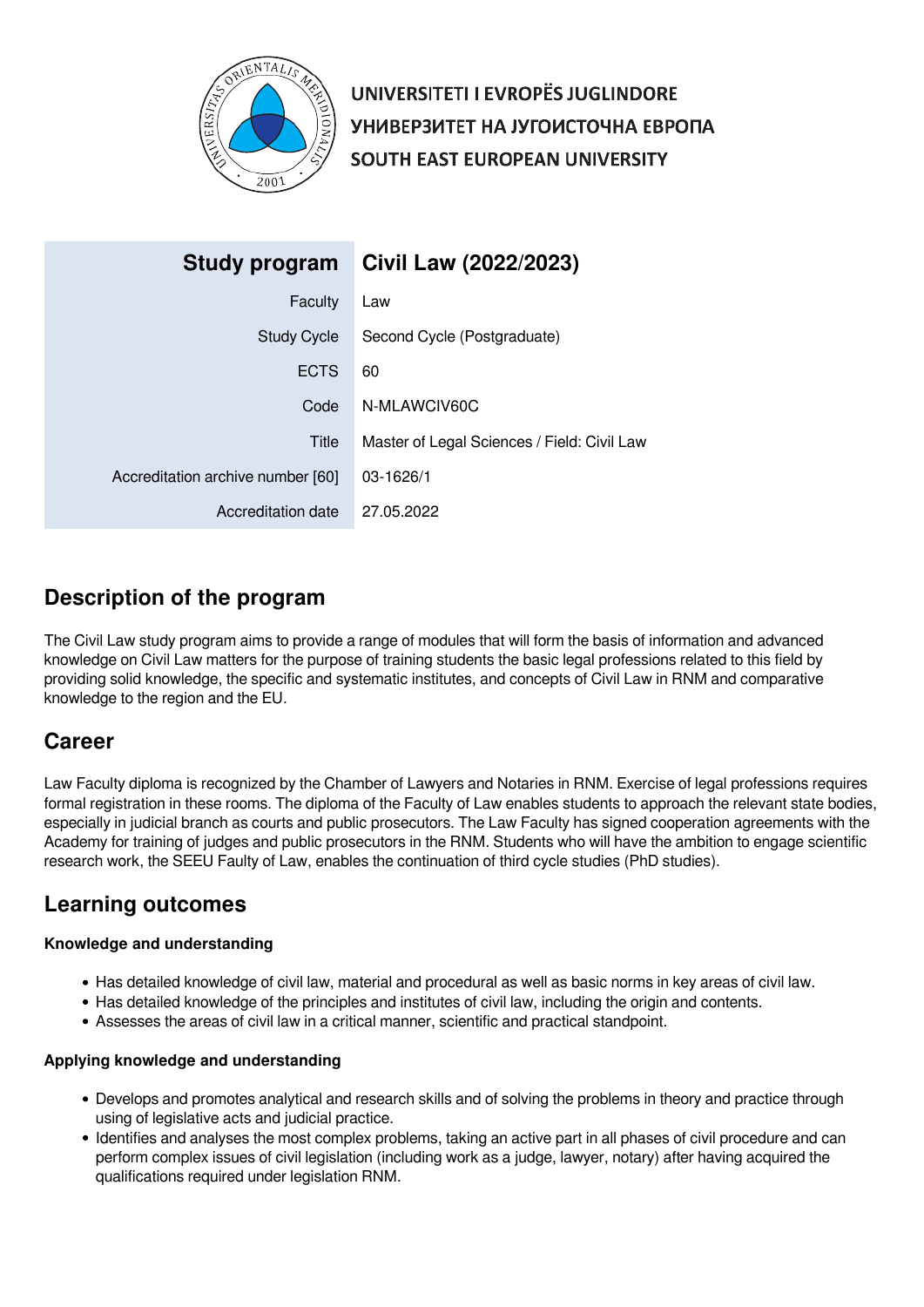## **Making judgement**

- Performs more critical thinking through methods of analysing and comparing.
- Develops skills of solving problems through case-law practices of more complex national and international cases.

## **Communication skills**

- Utilizes proper terminology for complex and specific issues in the area of civil law sciences;
- Is able to reach decisions and work more directly and effectively in all stages of civil court procedure.
- Is involved in research based legal argumentation and debate;
- Utilizes the official languages of the University as well as more advanced computer skills in the research work.

## **Learning skills**

- Develops a regulation of research to be used in their profession.
- Creates a practice of lifelong learning and service through being involved in training persons that work in the state institutions of crime prevention.

## **List of courses**

## **Semester 1**

- [CM168] [6.0 ECTS] **Civil and Property Law (Applied Program)**
- [CM162] [6.0 ECTS] **Family Law (Applied Program)**
- [CM161] [6.0 ECTS] **Trade Law (Applied Program)**
- [CM160] [6.0 ECTS] **Law of Obligations (Applied Program)**
- [6.0 ECTS] **Elective Course**

## **Semester 2**

- [EMSET-304] [6.0 ECTS] **Master Thesis Writing**
- [CM107] [6.0 ECTS] **Civil Procedure Law (Applied Program)**
- [EM190] [18.0 ECTS] **Master Thesis**

## **Description of courses**

## **Core courses**

## **Civil and Property Law (Applied Program)**

The aim of the course Civil and Property Law (Applied Program) is: • To provide students with relevant knowledge on civil and property law, as positive branches of law and as science, including the current theoretical definition of these branches of law. • To provide students with theoretical knowledge on the main notions and institutes of civil and property law, such as: principles of civil law, legal capacity, capacity to act and liability capacity of natural and legal persons, legal affairs, property right, right of servitude, right of pledge, real burdens, the right of long-term lease on construction land etc. • To introduce students to the corpus of issues and problems related to civil and property law, as well as the path of historical development of civil and property law institutions, such as: subjective civil rights, legal affairs, property, ownership, pledge, servitude, real burden, etc. • To enable students to recognize and analyse key institutions of civil and property law in the context of legislative and theoretical references in comparison with European legislative and theoretical references and beyond. • To stimulate analytical and critical thinking among students regarding the problems faced today by the Civil and Property Law of the RNM. • To enable students to make the appropriate theoretical and practical differences of notions and phenomena of legal-civil character, respectively legal-property character in the legal system of RMV, to distinguish their basic and essential characteristics, as well as to note their importance and functioning in practice.

### **Family Law (Applied Program)**

In this subject the students will acquire knowledge for the contemporary forms of family relations, national and contemporary regulations of this relations, the new mechanism for the alternative dispute resolution in family disputesfamily mediation, the new institutes from the family law such as (The new technology of artificial reproduction: Artificial insemination, in vitro fertilization, surrogate motherhood, "Three-parent baby" technique, co-parenting;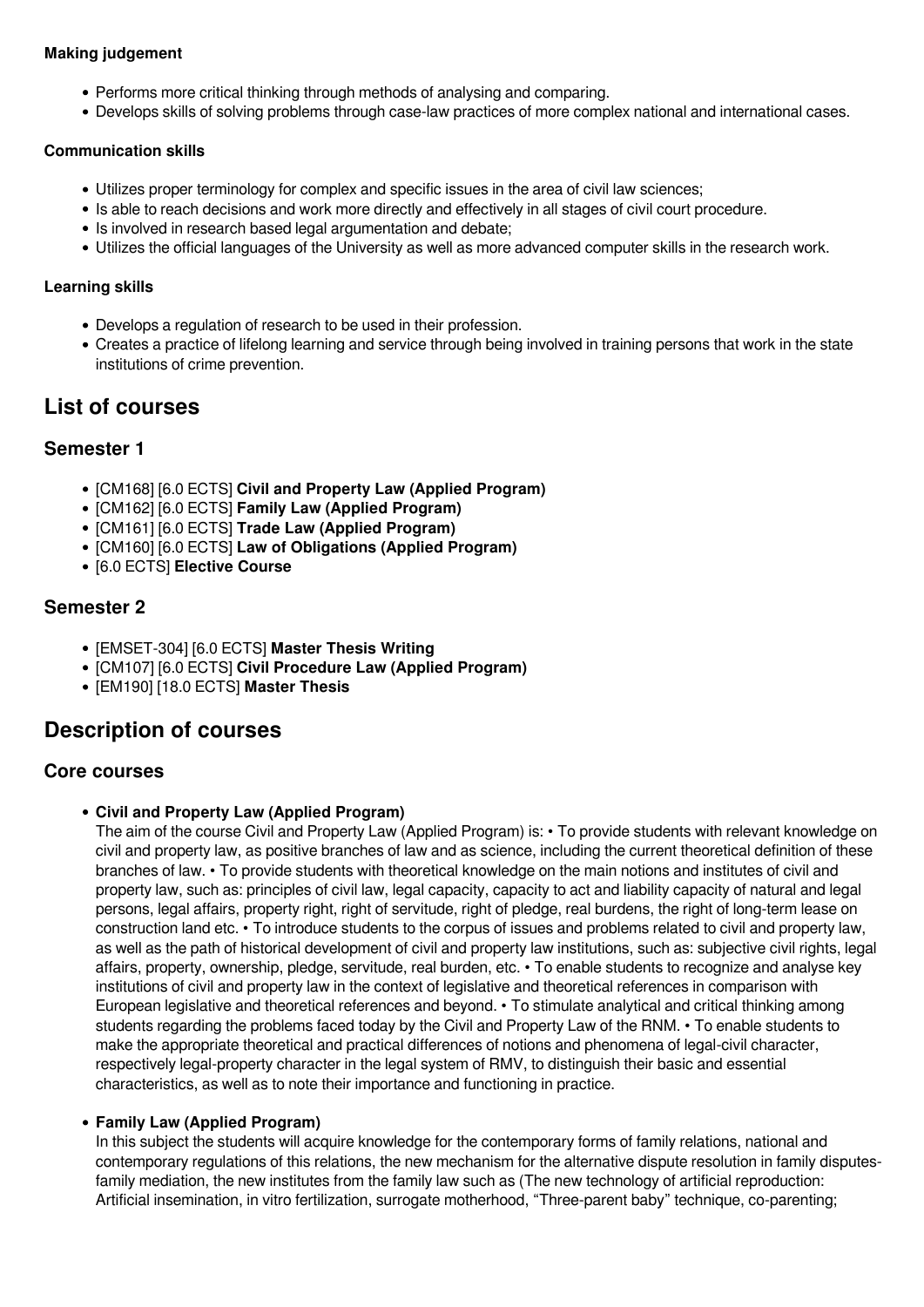single mother by choice, Post humous reproduction); Joint Custody after divorce; Marriage contract; The Legal Status of Marital Home. In this subject the students also will learn about the reforms in family legislation of Republic of North Macedonia.

## **Trade Law (Applied Program)**

Objectives of the course: To enable students to become familiar with the legal rules for the pursuit of an activity. The manner of organizing the business entities, the conditions for establishment and registration of the business entities and the sole proprietor as well as the ways of termination of the business entities; the ways of establishing a business legal relationship, the conditions for the occurrence of those relationships, the effects and the consequences; working with securities: hacks for protection of industrial property rights and ways to protect business entities from unfair competition: ways to protect consumers, etc.

## **Law of Obligations (Applied Program)**

To provide students with the basic knowledge of the obligation law, necessary for concluding an obligation legal relationship; to provide students with basic knowledge on how to conclude contracts and apply the law institutes. By learning this subject, students are enabled to be able to conclude certain agreements as sources in the law of obligations, are able to distinguish what kind of responsibility it is, who should be responsible and under what conditions.

### **Master Thesis Writing**

Course aims: - Enabling students to research the objective truth through implementing research methods, techniques and instruments; - Enabling students to follow and critically interpret research results and implement them in specific situations; - Implementing fundamental research methods, data collection procedures and their statistical processing; - Enabling students to use fundamental methodological rules while writing scientific and professional papers.

## **Civil Procedure Law (Applied Program)**

Course aims: - Provide students with in-depth knowledge of the enforcement and non-contentious law, and to develop specific skills for their implementation in practice. - Provide students with theoretical knowledge on the main concepts and institutes of enforcement and non-contentious law, such as: the notion of court proceedings in general, the types of court proceedings and the relations between them, the principles of enforcement and non-contentious law, the subjects of enforcement procedures and non-contentious procedures, the procedural actions and deadlines for their execution, the decisions in enforcement procedures and non-contentious procedures, the decision-making tools, etc. - Familiarize the students with the corpus of issues and problems related to the concept of enforcement and non-contentious law as well as the historical development of their institutions. Enable students to recognize and analyse the key enforcement and non-contentious institutes in the context of legislative and theoretical references in comparison with legislative and theoretical references in Europe and beyond. - Encourage analytical and critical thinking in students related to the problems faced nowadays by the Enforcement and Non-contentious Law in the Republic of North Macedonia. - Enable students to make theoretical and practical differences between the notions and phenomena of Enforcement Law and Non-Contentious Law in the legal system of the Republic of North Macedonia; to identify their basic and essential characteristics, as well as to be able to understand their importance and function in practice.

### **Master Thesis**

This module enables students to transfer their skills and knowledge to research and make more complex task of Master-Thesis. The module is designed to be fully practical and students to acquire the necessary knowledge and skills to approach writing the thesis. The module has unique return result to enable students to write the master thesis with minimal difficulties, and with maximum efficiency. The course aims to improve research techniques and style of writing paper, taking account to stop illegal means, such as plagiarism and infringement of copyright, which are prohibited by the Statute of SEEU.

## **Elective courses**

## **Labour Law (Applied Program)**

Course aims: To provide students with relevant knowledge on labour law and social security as a positive branch of law and as a science; To provide students theoretical knowledge on the main notions and institutes of labour law and social security; Analyse the corpus of issues and problems that are regulated by labour and social security, and the historical development of the institutions of labour law and social security; To stimulate the analytical and critical thinking of students regarding the problems with which labour law and social security is faced today in the Republic of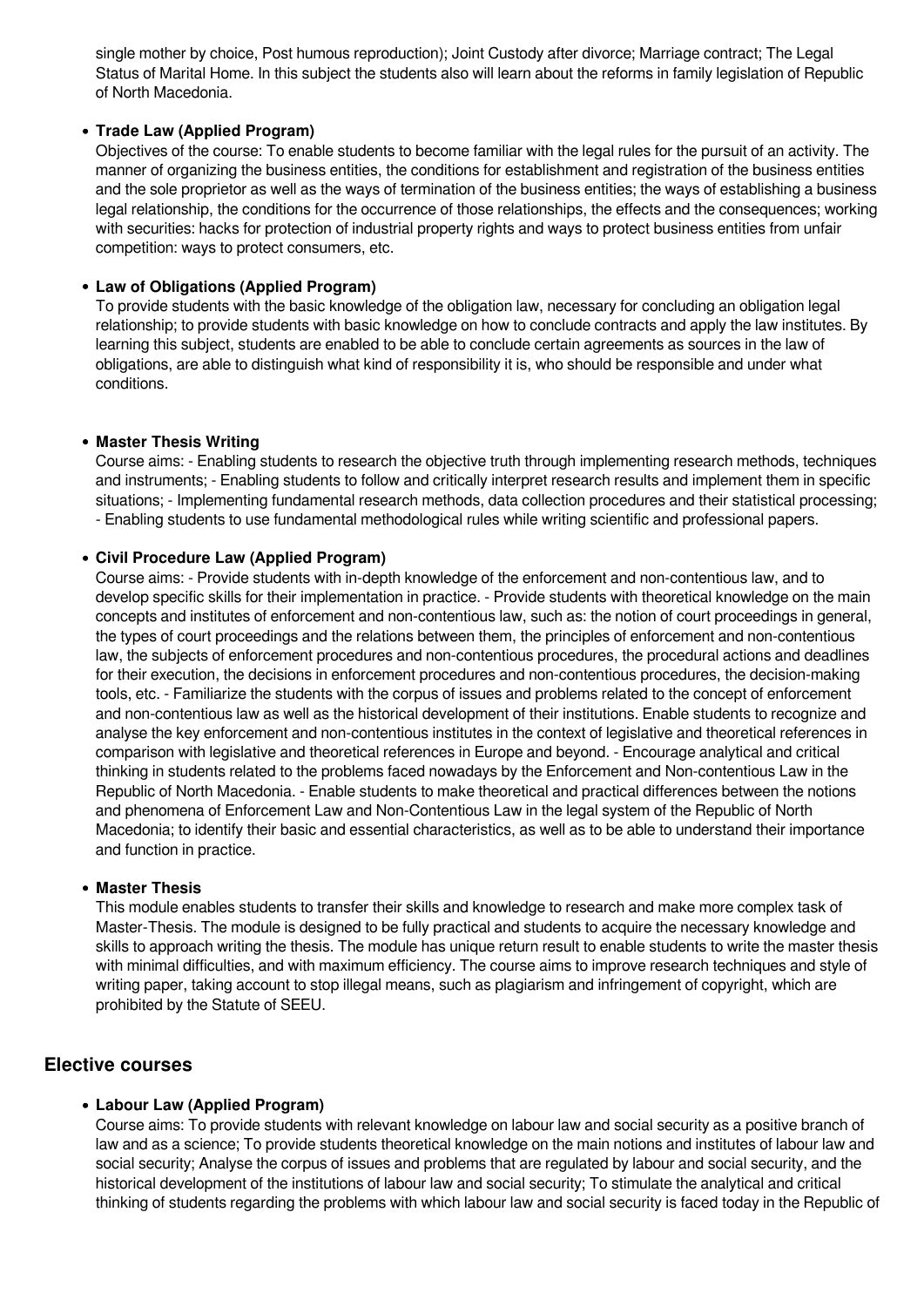North Macedonia and beyond.

#### **Assisted Reproductive Technology and Parental Right**

The purpose of this course is to provide students with advanced knowledge of the impact of advances in genetics and assisted reproductive technologies on family law and parental rights, human rights and child rights, including the effects of international documents on national legislation. Students will also gain knowledge of theoretical, ethical and legal discussions on biotechnology, biomedicine and their impact on parental relationships, as well as the balance between respect for human rights and fundamental freedoms and the need to ensure freedom of research for example The rights of the child to know his genetic origin. By studying this subject, students will gain knowledge about methods of the new artificial reproductive technologies that are part of the contemporary natal policy (artificial insemination; in vitro fertilization; surrogate motherhood; single mother by choice; posthumous reproduction; coparenting "three-parent baby" technique; cryopreservation of gametes or embryos.

#### **Comparative Parental Right**

In this subject the students will acquire knowledge about the most important institute of family law - Parental law in the family law of RNM and in comparative law. Apart from studying traditional parental law, students will also focus on the newest institutes of parental law: the exercise of parental responsibilities after divorce (joint custody and share custody); the child's right to express his opinion; respect of the best interests of the child in parental rights; the right of the child to know his genetic origin; the need to change the term "parental rights" to the term "parental responsibility". Students will also learn the modern way of creating parenting through the new reproductive technologies (artificial insemination, in vitro fertilization, surrogate motherhood, "three-parent baby" technique, co-parenting; single mother by choice, posthumous reproduction). Students in this course will also study the reforms in the family legislation of the RNM in the part of parental law.

### **Contemporary Property-Legal Relations of Spouses**

In this subject the students will acquire knowledge for the legal regulation of the property relations of the spouses in the Republic of North Macedonia and in comparative law. Students will gain knowledge of the regime of common property, characteristic for the countries of the former Yugoslavia; will get acquainted with the regime of joint property in the Scandinavian countries and Germany, as well as with the regime of special property that is characteristic of Great Britain. The students also will learn about the historical development of property and legal relations in the Republic of North Macedonia. In contemporary legislation, the marital (premarital) agreement is also gaining importance, through which the spouses independently regulate their mutual property relations. Students will gain deeper knowledge of marital and premarital agreement.

### **Intellectual Property Law**

The aim of the course is to: - Introduce students to copyright and related rights, their legal nature and duration. - To provide students with knowledge of industrial property law as a basis for learning the legal rules for the legal protection of inventions, trademarks, industrial designs, geographical indications, and other forms of industrial property. - To provide students with general knowledge on how to register industrial property rights, including meeting the general conditions for their protection and registration. - To inform the students in a professional way about the establishing of a license, the conditions of circulation of intellectual property rights, the effects, and the consequences of the circulation of rights and so on. - To train students for work related to the circulation of industrial property rights. - Students will also gain knowledge of the legislation that protects intellectual property rights, both nationally and internationally. - Students will gain relevant and applicable knowledge of the ways of legal protection of intellectual property rights and more specifically with criminal, civil and administrative protection of these rights.

#### **Insurance Law**

Students will acquire advanced knowledge on insurance law and the legislation related to this area. This course will enable students to analyse insurance according to the positive law of the RNM and EU law. By analysing the legal regulations related to insurance (Law on Obligations) and other special laws, students will be able to determine the importance and subject matter of the insurance law. Another goal of the course is that students acquire comprehensive knowledge about insurance, which today is considered a basic prerequisite for economic and social security, both for legal entities and individuals, especially for the development of investment activity. The acquired knowledge will help them to work competently in the field of insurance.

#### **• Bankruptcy Law**

The purpose of the course is to enable students to independently identify and critically analyse the basic institutes of bankruptcy and bankruptcy proceedings, and to develop skills for applying the acquired knowledge in practice regarding bankruptcy and bankruptcy proceedings;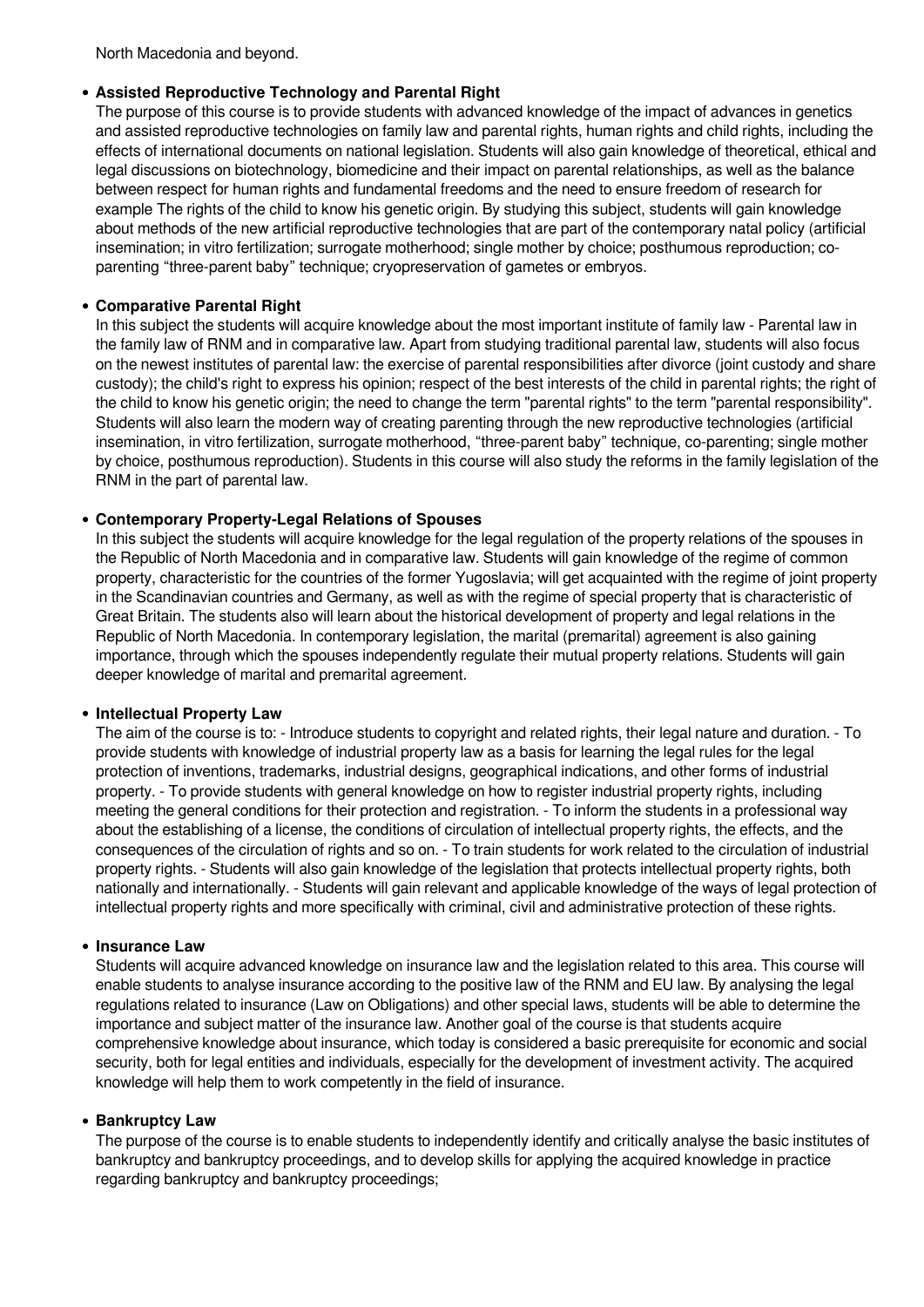## **The Legal - Civil Responsibility for the Caused Damage**

Course aims: -To encourage students to critically analyse the implementation of the rules for compensation of damage; -To develop practical approaches to students in finding solutions for the regulation of practical cases from the obligation relations created by the damage caused; -To contribute to the understanding of students of the impact of economy in the development of the right to compensation of damage; -To demonstrate skills of solving concrete cases of caused damage and its compensation.

## **Contract Law**

Course aims: To provide students with the basic knowledge of the contract law, necessary for concluding an obligation legal relationship; to provide students with basic knowledge on how to conclude contracts and apply the law institutes. By learning this subject, students are enabled to be able to conclude certain agreements as sources in the law of obligations, are able to distinguish what kind of responsibility it is, who should be responsible and under what conditions.

## **Alternative Solution of Disputes**

Course aim is to enable students to get acquainted with the positive aspects of the alternative way of resolving disputes (mediation, conciliation, arbitration, arbitration-mediation, mini-trial, early neutral assessment), the advantages in terms of court proceedings, their effects, ethical dilemmas in mediation, etc.

## **Comparative Civil Law**

Course aims: • Provide students basic knowledge of the most important aspects of comparative law; • Introduce students to the comparative methodology in the study of civil law; • Provide students with a better understanding of the national law through the study of foreign law; • Develop critical skills in analysing and interpreting different norms of civil law from the most important legal systems through comparative methodology.

## **Land Law**

Land law is the law concerning property rights and other real rights over land or real property in general, as well as the legal regime of different types of land. In the broadest sense of the word, based on the principle of superficies solo cedit, the word 'land' refers not only to lands, but also to buildings and crops on that land. - The course aims to provide students with relevant knowledge on land law and the regulation of this field. - Students will be introduced to different classifications of land, such as construction land, agricultural land, forests, pastures, cemeteries, and their legal regulation. - Students will be introduced to the legal regulation of other types of real estate, such as buildings and will gain knowledge of the different types of buildings: residential buildings, commercial buildings, etc. - Students will be introduced to the process of territorial planning and development, the process of registration of real property rights, the process of nationalization and denationalization of property and the process of legalization. - Students will be enabled to distinguish between different types of real estate and the legal regime that applies to each type and will be introduced to the administrative procedures related to the administration of real estate.

### **Registration of Real Estate Rights**

This course is a segment of Property law, through which students will be introduced to the system of registration of real property rights in the RNM, the basic principles of registration of real property, as well as the manner of registration of real property rights. - Students will be introduced to the Geodetic-Cadastral Information System (GCIS) which enables acquisition, processing, maintenance, management, use, distribution, issuance and a single access to the data from the real estate cadastre, as well as the type of data that GCIS contains. - Students will be introduced to the work of the Agency for Real Estate Cadastre, its status and competences, the bodies of the Agency and the structure of the expert department of the Agency. - Students will be equipped with knowledge on the ways and means of creating a real estate cadastre, i.e., they will be introduced to systematic registration of real property rights, registration of unregistered real property rights after the creation of the real estate cadastre, as well as the conversion of data from the land cadastre to the real estate cadastre. - Students will be introduced to the rights, ways of registration of rights, types of registration, legal bases for registration of the real property rights in the real estate cadastre, types of data issued by the cadastre, as well as the maintenance of the real estate cadastre. - Through this course students will master the technique of proper implementation of legal rules in the field of registration of real property rights. - Students will gain multidisciplinary knowledge, not only in the field of law, but also in the field of geodetic works, which will enable them to radically resolve issues in the field of registration of real property rights. - Students' analytical and critical thinking about the problems and challenges faced by the real estate registration system in the RNM will be encouraged.

### **Gender Equality and Non-Discrimination**

The aim of this course is to present to future lawyers a picture as close as possible to the truth of gender equality and non-discrimination, so that they can form a correct understanding of these issues, eradicate prejudices and